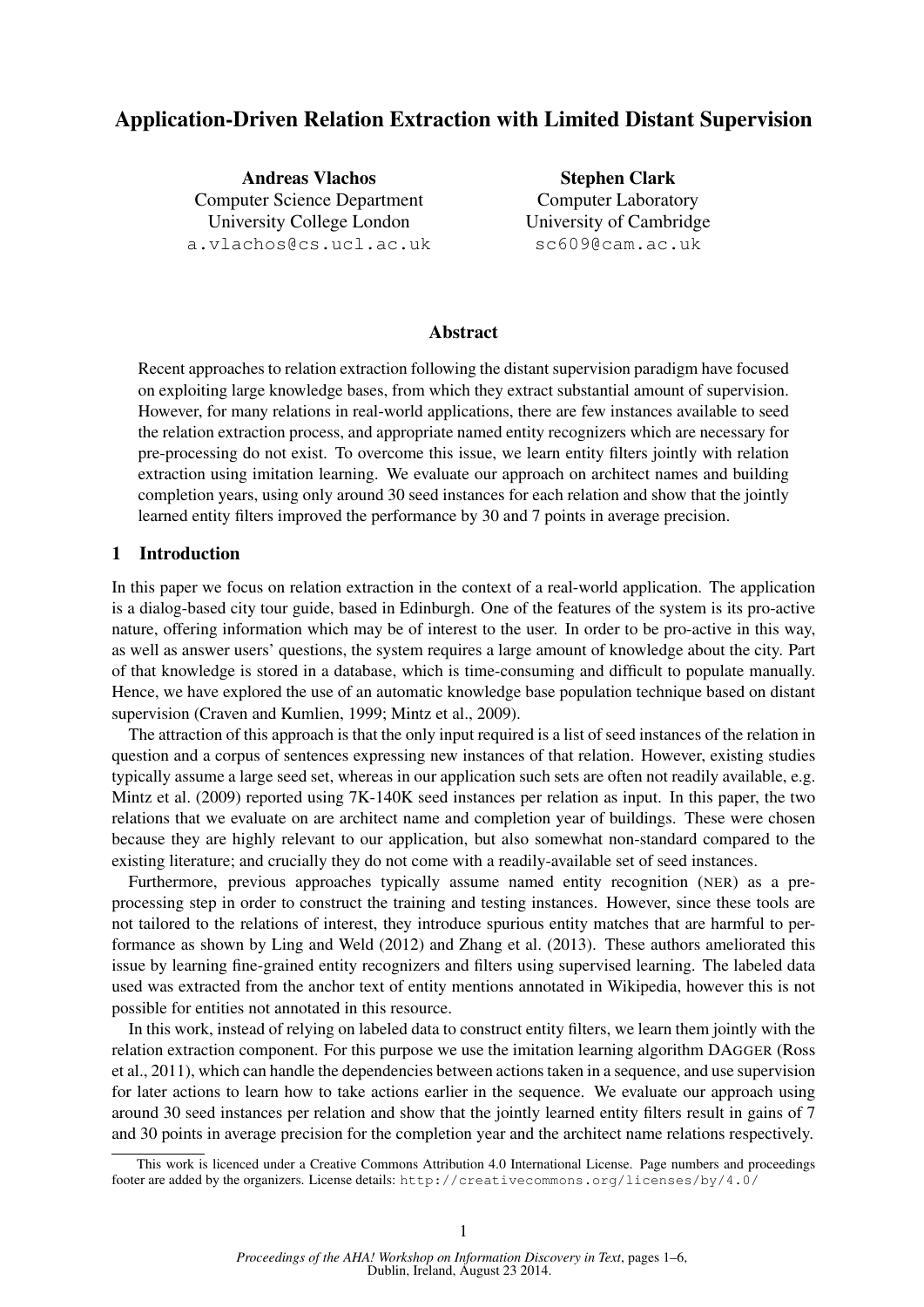|                                        |                                    |                         | sentences                                                      |                                                                       |                                                                    |                    |       |  |  |
|----------------------------------------|------------------------------------|-------------------------|----------------------------------------------------------------|-----------------------------------------------------------------------|--------------------------------------------------------------------|--------------------|-------|--|--|
|                                        |                                    |                         |                                                                | The Advocates' Library is currently located in a William Playfair-    |                                                                    |                    |       |  |  |
|                                        |                                    |                         |                                                                | designed building.                                                    |                                                                    |                    |       |  |  |
| relation keywords: building, architect |                                    |                         |                                                                | Bute House is unusual in Robert Adam's design for Charlotte Square    |                                                                    |                    |       |  |  |
| question<br>answer                     |                                    |                         |                                                                | in having a central front door.                                       |                                                                    |                    |       |  |  |
| William Playfair<br>Advocates' Library |                                    | <b>WEB</b>              | Dunstane House in Edinburgh was built in 1852 to the design of |                                                                       |                                                                    |                    |       |  |  |
|                                        | <b>Bute House</b><br>Robert Adam   |                         |                                                                | architect William Playfair.                                           |                                                                    |                    |       |  |  |
|                                        | Dunstane House<br>?                |                         |                                                                |                                                                       | The 16-room Dunstane House was originally built by the Ross family |                    |       |  |  |
|                                        | $\overline{\gamma}$<br>Craigiehall |                         |                                                                | as their private home in 1852.                                        |                                                                    |                    |       |  |  |
|                                        |                                    |                         |                                                                |                                                                       | Dunstane House was designed by famous architect William Playfair.  |                    |       |  |  |
|                                        |                                    |                         |                                                                | Craigiehall is a late-17th-century country house, which now serves as |                                                                    |                    |       |  |  |
| <b>DISTANT SUPERVISION</b>             |                                    |                         | the headquarters of the Second Division of the British Army.   |                                                                       |                                                                    |                    |       |  |  |
|                                        |                                    |                         |                                                                |                                                                       |                                                                    |                    |       |  |  |
|                                        |                                    |                         |                                                                |                                                                       |                                                                    |                    |       |  |  |
| label                                  | question<br>candidate              |                         | sentence                                                       |                                                                       |                                                                    |                    |       |  |  |
| training instances                     |                                    |                         |                                                                |                                                                       |                                                                    | entity filter      |       |  |  |
| $+$                                    | Advocates' Library                 | William Playfair        | The Advocates' Library                                         |                                                                       | <b>TRAIN</b>                                                       | relation extractor |       |  |  |
| $+$                                    | <b>Bute House</b>                  | Robert Adam             |                                                                | <i>Bute House</i> is unusual                                          | <b>PREDICT</b>                                                     |                    |       |  |  |
|                                        | <b>Bute House</b>                  | <b>Charlotte Square</b> | <i>Bute House</i> is unusual                                   |                                                                       |                                                                    |                    |       |  |  |
| predicted instances                    |                                    |                         |                                                                |                                                                       |                                                                    |                    |       |  |  |
| $\blacksquare$                         | <b>Dunstane House</b>              | Edinburgh               |                                                                | Dunstane House in                                                     | <b>OUTPUT</b>                                                      |                    |       |  |  |
| $\ddot{}$                              | Dunstane House                     | William Playfair        |                                                                | Dunstane House in                                                     |                                                                    |                    |       |  |  |
| $\ddot{}$                              | Dunstane House                     | <b>Ross</b>             |                                                                | The 16-room Dunstane                                                  | question                                                           | answer             | score |  |  |
|                                        | Dunstane House                     | William Playfair        |                                                                | Dunstane House was                                                    | Dunstane House                                                     | William Playfair   | 2     |  |  |
|                                        | Craigiehall                        | Second Division         |                                                                | Craigiehall is a                                                      |                                                                    | Ross               |       |  |  |
|                                        | Craigiehall                        | <b>British Army</b>     |                                                                | Craigiehall is a                                                      | Craigiehall                                                        |                    |       |  |  |

Figure 1: The stages of our proposed approach applied to the architect name relation.

## 2 Approach overview

We will use the architect-building relation as an example to give an overview of our approach, as shown in Figure 1. The input to the system is a list of buildings, where for some we know the architect (the seeds), and the task is to find the architects for the remainder. One difference with the standard setup for relation extraction using distant supervision is that we assume a list of historical buildings instead of a tailored NER system. This is reasonable for the example, since such a list is relatively easy to acquire. In order to create training data, queries containing words from the seeds are sent to a search engine. Sentences from the returned pages are then processed to find examples which contain mentions of both a building and the corresponding architect. Applying the distant supervision hypothesis, we assume that such sentences are indeed expressing the desired relation, and these are positive examples. While such data contains noise, it has been shown to be useful in practice (Yao et al., 2010; Hoffmann et al., 2011).

At test time the input is the name of a historical building. Now the web is searched to find example sentences containing this name, and the classifier is applied to each sentence, returning either the name of the architect, or none. Note that different sentences could provide evidence for different architects; hence assuming only one architect for each building, a procedure is required to decide between the possible answers (see Sec. 5).

## 3 Entity Filtering for Relation Extraction

Each relation extraction instance consists of a sentence containing a question entity (e.g. *Bute House*) and a candidate answer (e.g. *Robert Adam*), and the task is to predict whether the answer and question entity have the relation of interest. The standard approach is to learn a binary classifier (possibly as part of a more complex model e.g. Hoffmann et al. (2011)) using features that describe each entity as well as the lexico-syntactic relation between them in the sentence. These commonly include the lexicalized dependency path from the question entity to the candidate answer, as well as the lemmas on this path. In this setup, NER assists by filtering the instances generated to those that contain appropriate recognized entities and by providing features for them.

However, since we do not assume NER in pre-processing, this task becomes harder in our setup, since the candidate answers are very often inappropriate for the relation at question. A simple way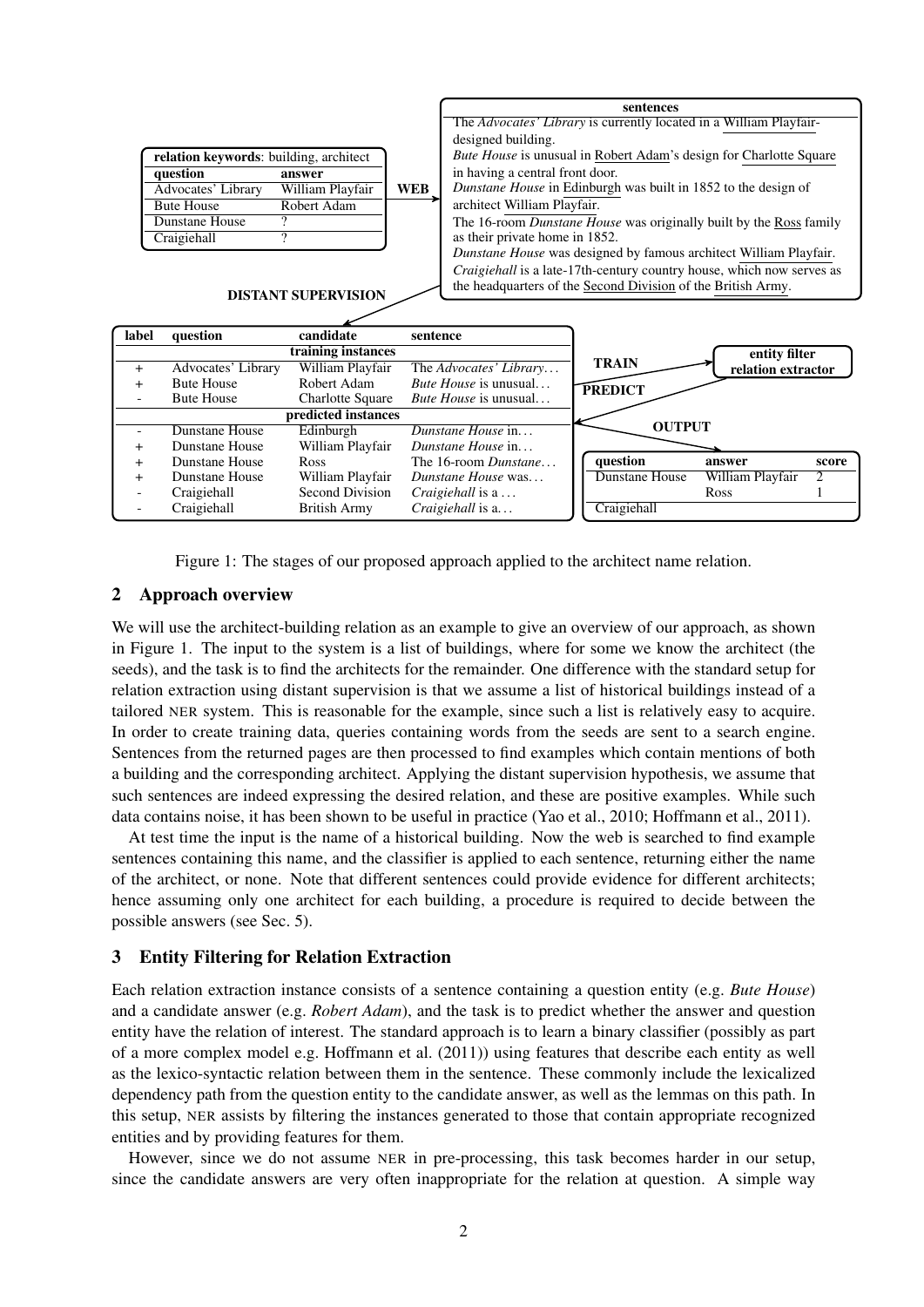Algorithm 1: Learning with DAGGER **Input:** training set  $S$ , loss  $\ell$ , CSC learner CSCL **Output:** Learned policy  $H_N$ 1 CSC Examples  $E = \emptyset$ 2 for  $i = 1$  to  $N$  do  $3 \mid \text{for } \sin S \text{ do}$ 4 | Predict  $\hat{y}_{1:T} = H_{i-1}(s)$  $\mathfrak s$   $\quad$   $\quad$  for  $\hat y_t$  *in*  $\pi(s)$  *do* 6 | | Extract features  $\Phi_t = f(s, \hat{y}_{1:t-1})$  $\sigma$   $\Box$  **foreach** possible action  $y_t^j$  **do** 8 Predict  $y'_{t+1:T} = H_{i-1}(s; \hat{y}_{1:t-1}, y_t^j)$  $\binom{J}{t}$ 9  $\Box$  Assess  $c_t^j = \ell(\hat{y}_{1:t-1}, y_t^j)$  $t^j$ ,  $y'$ <sub>t+1:T</sub>) 10  $\Box$  Add  $(\Phi_t, c_t)$  to E 11 Learn  $H_i = CSCL(E)$ 

to incorporate NER-like information is to add the features that would have been used for NER to the relation extraction features and learn a classifier as above. Such features are commonly extracted from the candidate answer itself as well as its context. The former include the tokens of the answer, their lemmas, whether the answer is capitalised, etc. The latter include the words and bigrams preceding and following the answer, as well as syntactic dependencies between the words denoting the entity and surrounding lemmas.

However, while these features are likely to be useful, they also render learning relation extraction harder because they are not directly relevant to the task. For example, the features describing the first training instance of Fig. 1 would include that the token *Playfair* is part of the candidate answer and that the lemma *design* is part on the syntactic dependency path between the architect and the building, but only the latter is crucial for the correct classification of this instance. Thus, including the NER features about the candidate answer can be misleading, especially since they tend to be less sparse than the relation extraction ones.

Therefore we split the prediction into two binary classification stages: the first stage predicts whether the candidate answer is appropriate for the relation (entity filtering), and the second one whether the sentence expresses the relation between the answer and the question entity (relation extraction). If the prediction for the first stage is negative, then the second stage is not reached. However, we do not have labels to train a classifier for the entity filtering stage since if an instance is negative this could be either due to the candidate answer or to the relation expressed in the sentence. We discuss how we overcome this issue using the algorithm DAGGER (Ross et al., 2011) next.

# 4 Imitation learning with DAGGER

Imitation learning algorithms such as DAGGER and SEARN (Daume III et al., 2009) have been applied ´ successfully to a variety of structured prediction tasks (Vlachos, 2012; He et al., 2013) due to their flexibility in incorporating features. In this work we focus on the parameter-free version of DAGGER and highlight its ability to handle missing labels in the training data. During training, DAGGER converts the problem of learning how to predict sequences of actions into cost sensitive classification (CSC) learning. The dependencies between the actions are learned by appropriate generation of CSC examples. In our case, each instance is predicted by a sequence of two actions: an entity filtering action followed (if positive) by a relation extraction action. The output is a learned policy, consisting of the binary classifiers for entity filtering and relation extraction.

Following Alg. 1, in each iteration DAGGER generates training examples using the previous learned policy  $H_{i-1}$  to predict the instances (line 4). For each action taken, the cost for each possible action is estimated by assuming that the action was taken; then the following actions for that instance are predicted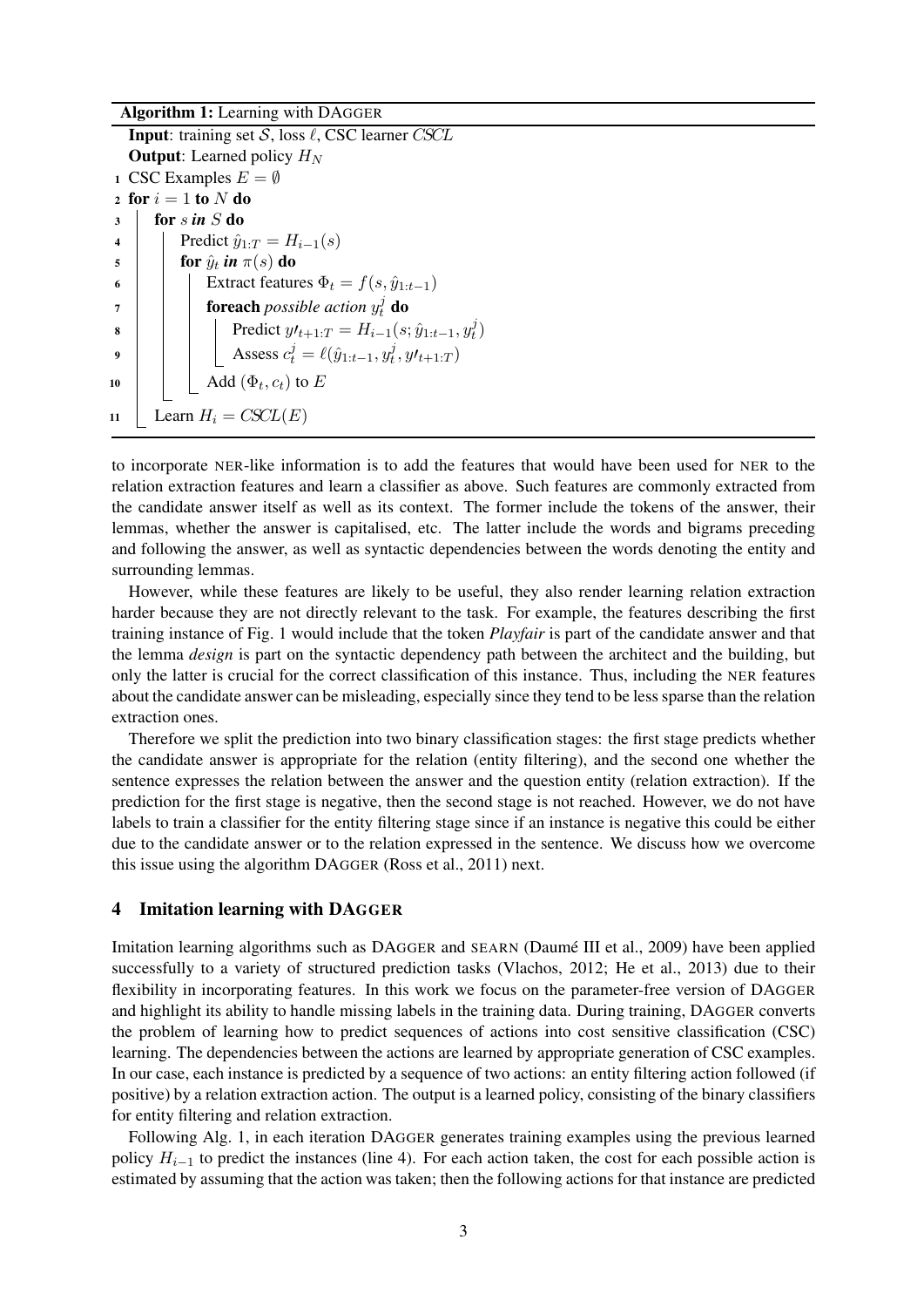|         | Recall- <i>top</i> | Precision- <i>top</i> | F-score-top | Recall- <i>all</i> | Precision-all | F-score-all |
|---------|--------------------|-----------------------|-------------|--------------------|---------------|-------------|
| Base    | 0.28               | 0.28                  | 0.28        | 0.9                | 0.1           | 0.18        |
| 1 stage | 0.52               | 0.71                  | 0.6         | 0.67               | 0.68          | 0.675       |
| 2stage  | 0.5                | 0.68                  | 0.58        | 0.67               | 0.67          | 0.67        |
| Base    | 0.0                | 0.0                   | 0.0         | 0.62               | 0.002         | 0.004       |
| 1 stage | 0.15               | 0.26                  | 0.19        | 0.23               | 0.17          | 0.2         |
| 2stage  | 0.26               | 0.65                  | 0.37        | 0.3                | 0.55          | 0.39        |

Table 1: Test set results for the 3 systems on year completed (top) and architect name (bottom).

using  $H_{i-1}$  (line 8); and the complete sequence of actions is compared against the correct output using the loss function (line 9). Since the latter is only applied to complete sequences, it does not need to decompose over individual actions. We define the loss to be 0 when the relation extraction stage is correct and 1 otherwise. Therefore we do not need to know the labels for entity filtering, but we learn a classifier for it so that the relation extraction predictions are correct. Finally, the CSC training examples generated are added (line 10) and a new policy is learnt (line 11).

Since the losses are either 0 or 1, the CSC learning task is equivalent to ordinary classification learning. To learn the binary classifiers for each stage we implemented the adaptive regularization of weights (AROW) algorithm (Crammer et al., 2009) which scales to large datasets and handles sparse feature sets by adjusting the learning rate for each feature. In the first iteration, we do not have a learned policy, thus we assume a naive entity filter that accepts all candidate answers and a relation extractor that predicts the correct label.

#### 5 Experiments

The relations used for evaluation are building-architect and building-completion year, for the reasons given in Sec. 1. For each of the 138 listed historical buildings in Wikipedia,<sup>1</sup> we found the correct answers, resulting in 60 building-completion year and 68 building-architect pairs. We split the data into two equal parts for training/development and testing. We then collected relevant web pages querying the web as described in Sec. 2. The queries were submitted to Bing via its Search API and the top 300 results for each query were obtained. We downloaded the corresponding pages and extracted their textual content with BoilerPipe (Kohlschütter et al., 2010). We then processed the texts using the Stanford CoreNLP toolkit.<sup>2</sup> We tried to match the question entity with tokens in each of the sentences, allowing for minor differences in tokenization, whitespace and capitalization. If a sentence contained the question entity and a candidate answer, we parsed it using the Klein and Manning (2002) parser. The instances generated were labeled using the distant supervision assumption, resulting in 974K and 4.5M labeled instances for the completion year and the architect relation, respectively.

We ran experiments with three systems; the jointly learned entity filtering-relation extraction approach using imitation learning (henceforth 2stage), the one-stage classification approach using the features for both entity filtering and relation extraction (henceforth 1stage), and a baseline that for each question entity returns all candidate answers for the relation ranked by the number of times they appeared with the question entity and ignoring all other information (henceforth Base). Following four-fold crossvalidations experiment on the development data, we used 12 iterations for learning with DAGGER.

Each system returns a list of answers ranked according to the number of instances classified as positive for that answer. We used two evaluation modes. The first considers only the top-ranked answer (*top*), whereas the second considers all answers returned until either the correct one is found or they are exhausted (*all*). In *all* we define recall as the number of correct answers over the total number of question entities, and precision as the chance of finding the correct answer while traversing those returned.

Results by all models are reported for both relations in Table 1. A first observation is that the architect name relation is substantially harder to extract since all models achieve worse scores than for the completion year relation. More specifically, Base achieves respectable scores in *top* mode in completion year extraction, but it fails completely in architect name. This is due to the existence of many other names

<sup>1</sup>http://en.wikipedia.org/wiki/Category:Listed\_buildings\_in\_Edinburgh

<sup>2</sup>http://nlp.stanford.edu/software/corenlp.shtml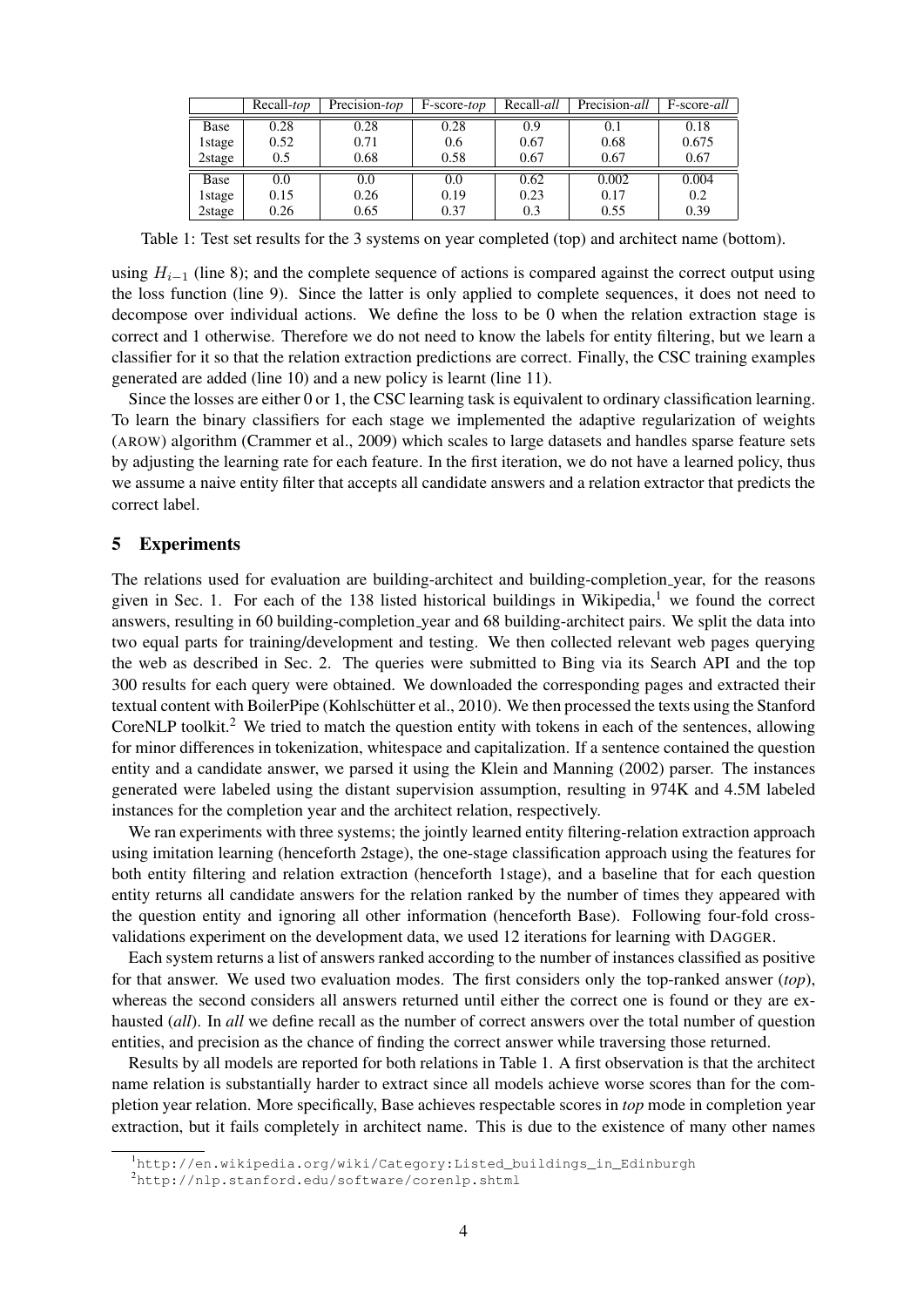

Table 2: Test set precision-recall curves in *all* mode for year completed (left) and architect name (right).

that appear more frequently together with a building than that of its architect, while the completion year is sometimes the number most frequently mentioned in the same sentence with the building. In addition, Base achieves the maximum possible *all* recall by construction, since if there is a sentence containing the correct answer for a question entity it will be returned. However this comes at a cost of low precision.

Both the machine-learned models improve upon Base substantially on both datasets, with the 2stage model being substantially better in architect name extraction, especially in terms of precision. In completion year extraction the differences are smaller, with 1stage being slightly better. These small differences are expected since recognizing completion years is much easier than recognizing architect names, thus learning a separate entity filtering model for them is less likely to be useful. Nevertheless, inspecting the weights learned by the 2stage model showed that some useful distinctions were learned, e.g. being preceded by the word "between" as in "built between 1849 and 1852" renders a number less likely to be a completion year. Finally, we examined the quality of the learned models further by generating precisionrecall curves for the *all* mode by adjusting the classification thresholds used by 1stage and 2stage. As shown in the plots of Table 2, 2stage achieves higher precision than 1stage at most recall levels for both relations, with the benefits being more pronounced in the architect name relation. Summarizing these curves using average precision (Manning et al., 2008), the scores were 0.69 and 0.76 for the completion year, and 0.21 and 0.51 for the architect, for the 1stage and the 2stage models respectively, thus confirming the usefulness of separating the entity filtering features from relation extraction.

## 6 Discussion

While all the buildings considered in our experiments have a dedicated Wikipedia page, only a few had a sentence mentioning them together with the correct answer in that resource. Also, the architects who were the correct answers did not always have a dedicated Wikipedia page. Even though combining a search engine with distant supervision results in a highly imbalanced learning task, it increases the potential coverage of our system. In this process we rely on the keywords used in the queries in order to find pages containing the entities intended rather than synonymous ones, e.g. the keyword "building" helps avoid extracting sentences mentioning saints instead of churches. Nevertheless, building names such as churches named after saints were often ambiguous resulting in false positives.

Bunescu and Mooney (2007) also used a small seed set and a search engine, but they collected sentences via queries containing both the question and the answer entities, thus (unreallistically) assuming knowledge of all the correct answers. Instead we rely on simple heuristics to identify candidate answers. These heuristics are relation-dependent and different types of answers can be easily accommodated, e.g. in completed year relation they are single-token numbers. Finally, the entity filters learned jointly with relation extraction in our approach, while they perform a role similar to NER, they are learned so that they help avoid relation extraction errors and not to replace an actual NER system.

## 7 Conclusions

Our application-based setting has placed novel demands on relation extraction system trained with distant supervision, and in this paper we have shown that reasonable results can be obtained with only around 30 seed examples without requiring NER for pre-processing. Furthermore, we have demonstrated that learning entity filters and relation extraction jointly improves performance.